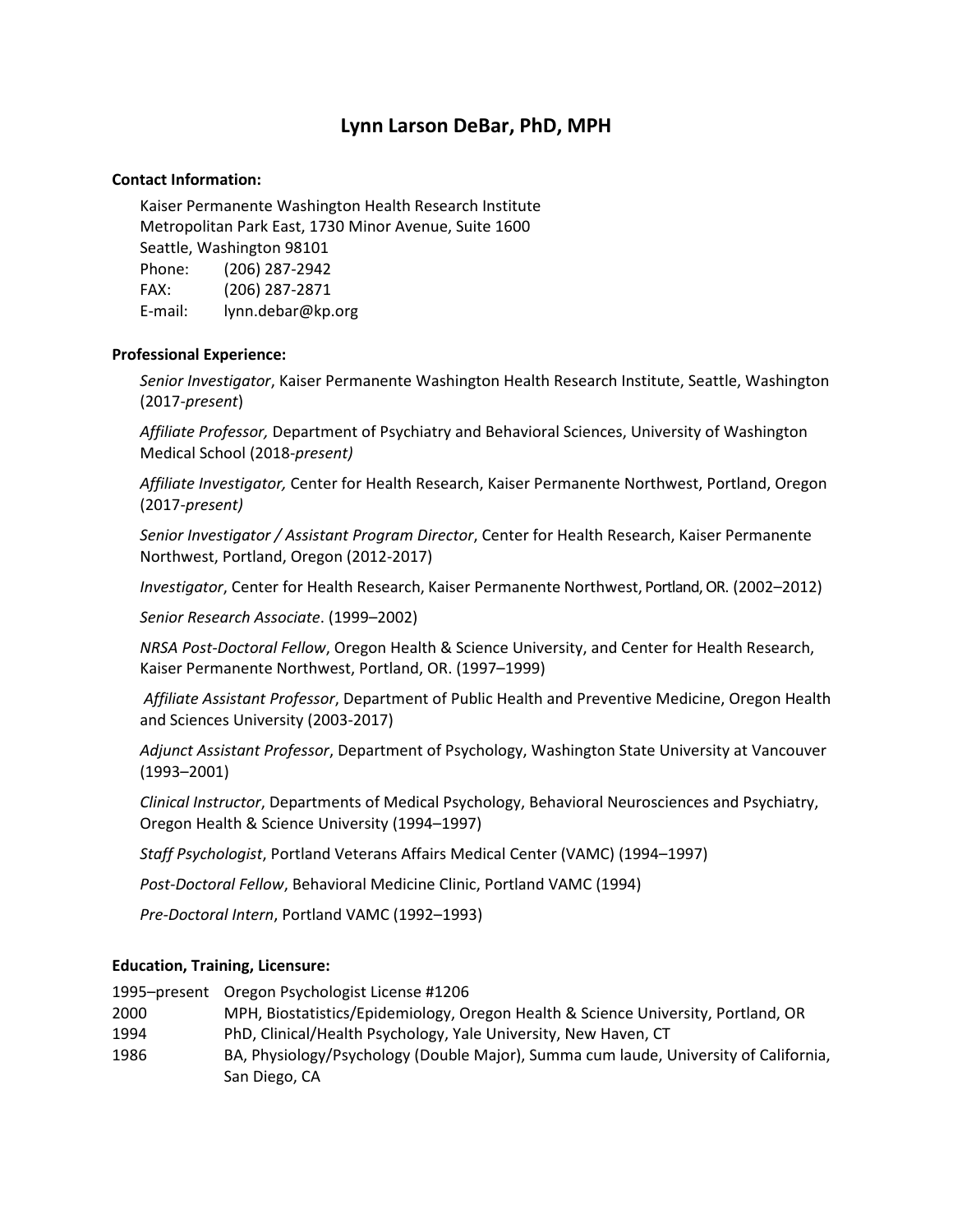#### **Honors and Awards:**

New Investigator Awardee, NCDEU Annual Conference, Boca Raton, Florida, 2000 Henry A. Murray Dissertation Award, Radcliffe College, 1992 Yale University Dissertation Fellowship, 1992; Yale University Graduate Fellowship, 1988–1991

University of California Regents Academic Scholarship, 1981

### **Professional Service:**

#### External Grant Reviews

- 2006-2011 Reviewer, NIH Psychological Risk and Disease Prevention (PRDP), Risk Prevention and Health Behavior IRG
- 2011 Reviewer, NIH Adult Psychopathology and Disorders of Aging Study Section, Special Emphasis Panel (ZG1 BBBBP-V): Biobehavioral and Behavioral Processes, Division of Aids, Behavioral and Population Sciences
- 2013 Reviewer, NIH Fellowships (ZRG1 F16-L (20))
- 2013 Reviewer, NIH Special Emphasis Panel (ZRG1 RPHB-S) Basic Social and Behavioral Research on the Social, Cultural, Biological, and Psychological Mechanisms of Stigma
- 2014 Reviewer, NIH National Center for Complementary and Integrative Health, PK29 Center Grants and ZAT1-PK31
- 2014 Reviewer, PCORI, Large Pragmatic Trials Review
- 2016 Reviewer, NIH National Center for Complementary and Integrative Health, Mind Body Projects (ZAT1 HS-25)

#### Other Professional Service

- 2017-current Advisory Board, National Center for Complementary and Integrative Health
- 2000-current Ad Hoc Journal Reviewer: Pain, Pain Medicine, Translational Behavioral Medicine, Pediatrics, International Journal of Behavioral Nutrition & Physical Activity, Behavior Research and Therapy, Contemporary Clinical Trials
- 2015-2016 Member of PCORI Expert Roundtable on Chronic Pain and Opioids

#### **Publications:**

#### Refereed articles

- 1. Owen-Smith A, Ahmedani BK, Peterson E, Simon GE, Rossom RC, Lynch F, Lu CY, Waitzfelder BE, Beck A, **DeBar L**, Sanon V, Maaz Y, Khan S, Miller-Matero LR, Prabhaker D, Frank C, Drake CL, & Braciszewski J. The mediating effect of sleep disturbance on the relationship between nonmalignant chronic pain and suicide death. Pain Practice 2018 Epub ahead of print. PMID: 30462885
- 2. Lynch F, Dickerson JF, Clarke G, Beardslee W, Weersing VR, Gladstone TRG, Porta G, Brent D, Mark TL, **DeBar L**, Hollon SD, & Garber J. Cost-Effectiveness of Preventing Depression in At-Risk Adolescents: Post-Intervention and Two-year Follow-up. Psychiatric Services, in press.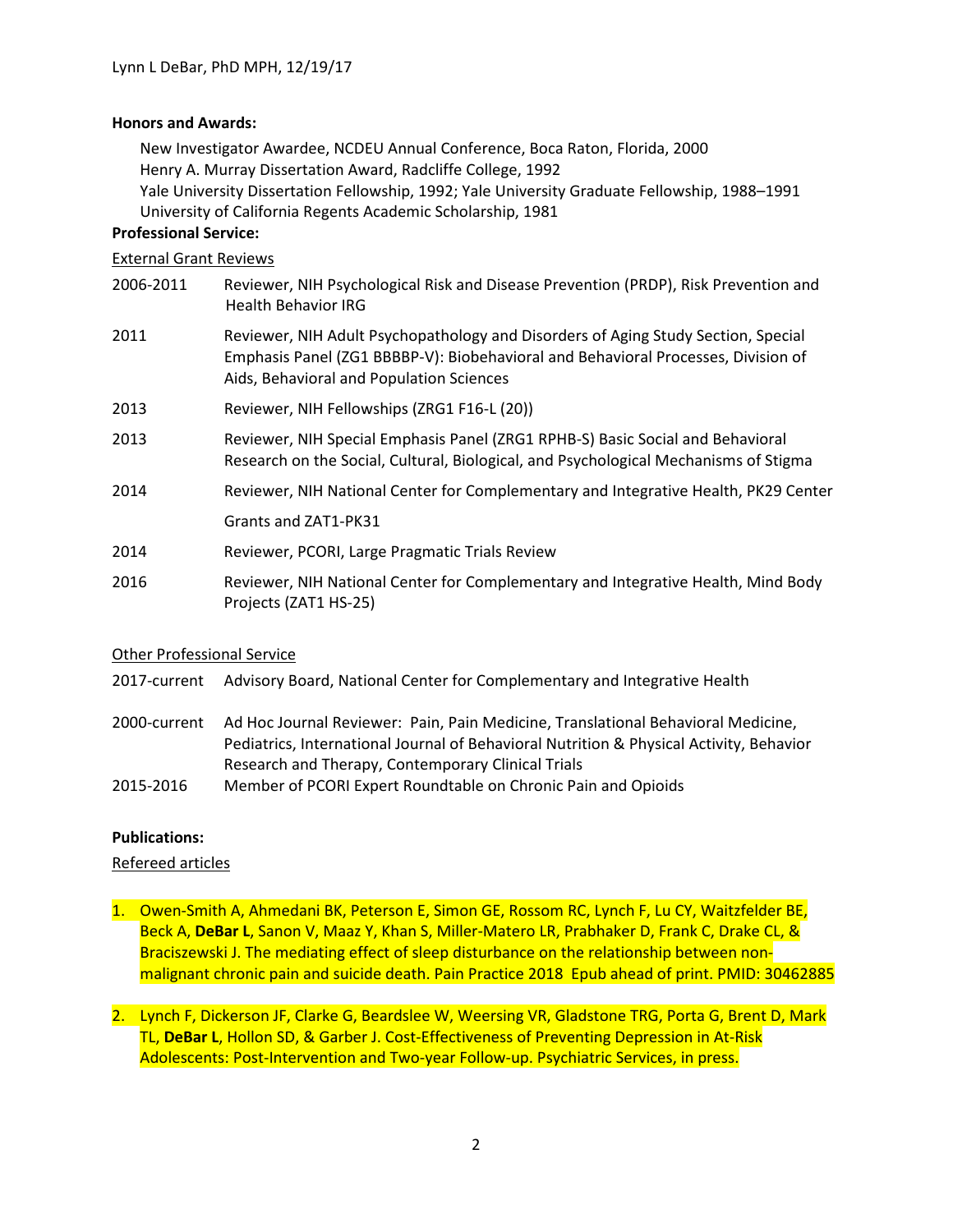- 3. Kroenke K, Krebs E, Turk D, Von Korff M, Bair M, Allen K, Sanbrink F, Cheville A, **DeBar L**, Lorenz K, & Kerns R. Core outcome measures for chronic musculoskeletal pain research: Recommendations from a Veterans Health Administration Work Group. Pain Medicine, in press.
- 4. Dalhamer J, Lucas J, Zelaya C, Nahin R, Mackey S, **DeBar L**, Kerns R, Von Korff M, Porter L, Helmick C. Prevalence of chronic pain and high-impact chronic pain among adults – United States, 2016. MMWR Morb Mortal Wkly Rep. 2018 67(36): 1001-1006. PMID: 30212442
- 5. Smith DH, Kuntz J, **DeBar L**, Mesa J, Yang X, Boardman D, Schneider J. A qualitative study to develop materials educating patients about opioid use before and after total hip or total knee arthroplasty. Journal of Opioid Management 2018 14(3): 183-190 PMID: 3004483
- 6. Elder C, **DeBar L**, Ritenbaugh C, Dickerson J, Vollmer WM, Deyo RA, Johnson ES, Haas M. Comparative effectiveness of usual care with or without chiropractic care in patients with recurrent musculoskeletal back and neck pain. J Gen Intern Med. 2018 33(9): 1469-1477. PMID: 29943109
- 7. Smith DH, Kuntz J, **DeBar L**, Yang X, Schneider J, Petrik A, Reese K, Thorsness L, Boardman D, & Johnson ES. A randomized, pragmatic, pharmacist-led intervention reduced opioids following orthopaedic surgery. American Journal of Managed Care 2018 (24(11): 300-306
- 8. **DeBar L**, Benes L, Bonifay A, Deyo RA, Elder CR, Keefe FJ, Leo MC, McMullen C, Mayhew M, Owen-Smith A, Smith DH, Trinacty CM, Vollmer WM. Interdisciplinary team-based care for patients with chronic pain on long term opioid treatment in primary care (PPACT) – Protocol for a pragmatic cluster randomized trial. Contemporary Clinical Trials 2018 67: 91-99 PMID: 29522897
- 9. Owen-Smith A, Mayhew M, Leo MC, Varga A, Benes L, Bonifay A, **DeBar L**. Automating collection of pain-related patient reported outcomes to enhance clinical care and research. Journal of General Internal Medicine 2018; 33(Suppl 1): 31-37. PMID: 29633139.
- 10. Becker WC, **DeBar LL**, Heapy AA, Higgins D, Krein SL, Lisi A, Makris UE, Allen KD. A research agenda for advancing non-pharmacological management of chronic musculoskeletal pain: Findings from a VHA state of the art conference. Journal of General Internal Medicine 2018 2018; 33(Suppl 1): 11- 15. PMID: 29633136.
- 11. Kligler B, Bair MJ, Banerjea R, **DeBar L**, Ezeji-Okoye S, Lisi A, Murphy JL, Sandbrink F, Cherkin DC. Clinical policy recommendations from the VHA state of the art conference on non-pharmacological approaches to chronic musculoskeletal pain. Journal of General Internal Medicine 2018 2018; 33(Suppl 1): 16-23. PMID: 29633133.
- 12. Dickerson JF, Lynch FL, Leo MC, **DeBar LL**, Pearson J, Clarke GN. Cost-Effectiveness of Cognitive Behavioral Therapy for Depressed Youth Declining Antidepressants. Pediatrics. 2018 141: e20171969, PMID: 29351965.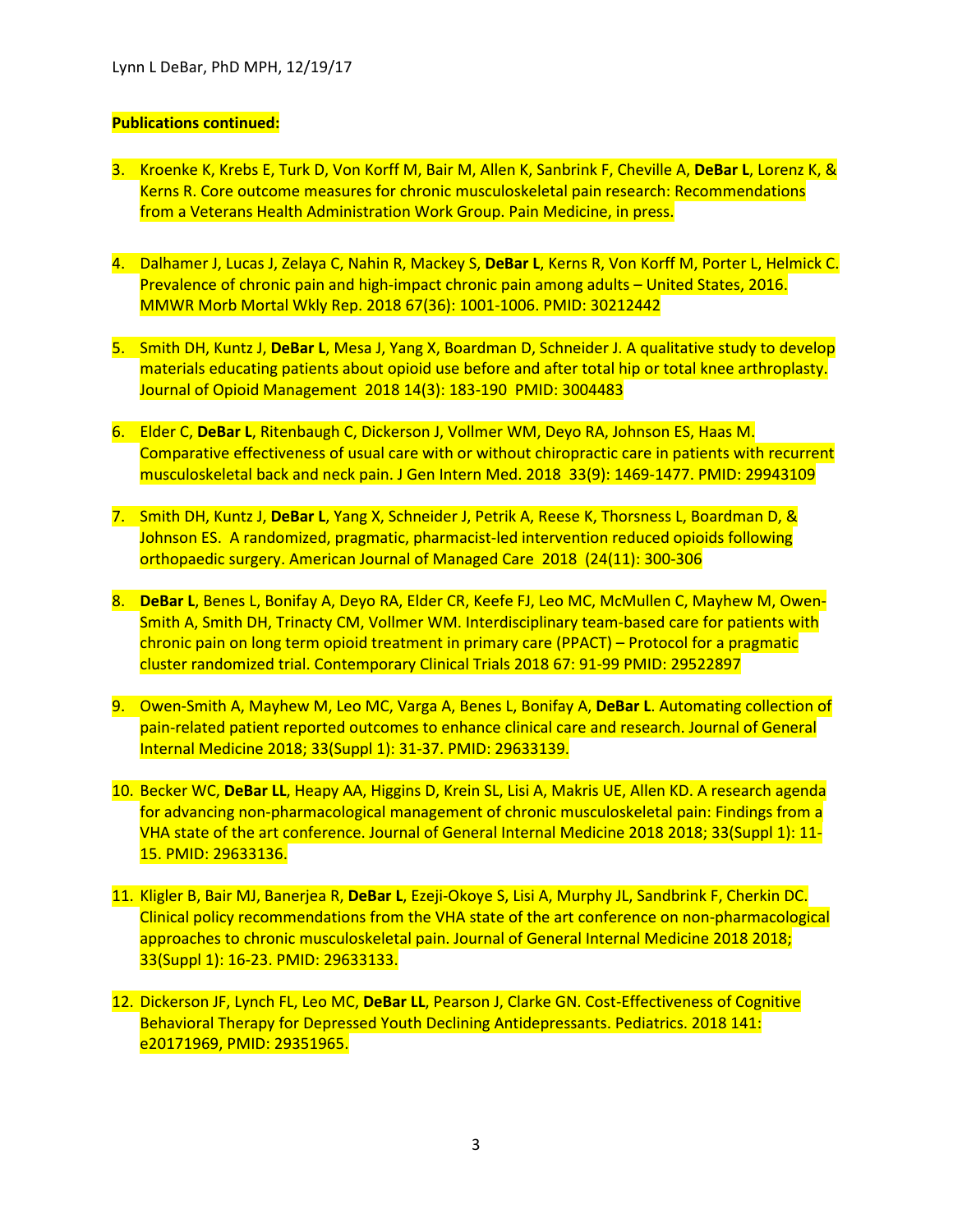- 13. Locklear T, DeBar LL, Willig J, Rundell S, Blackhall L, Zatzick D, Staman K Bhavsar N, Weinfurt K, Abernethy AP. Case studies from the clinic: Initiating and implementing patient-reported outcome measures. EGEMS 2017 5(1): 7. PMID: 29930956
- 14. Simon GE, Coronado G, **DeBar LL**, Dember LM, Green BB, Huang SS, Jarvik JG, Mor V, Ramsberg J, Septimus EJ, Staman KL, Vazaquez MA, Vollmer WM, Zatzick D, Hernandez AF, Platt R. Data sharing and embedded research. Ann Intern Med. 2017 Oct 3. [Epub ahead of print] PMID: 28973353.
- 15. Hildebrandt T, Michaelides A, Mackinnon D, Greif R, **DeBar L**, Sysko R. Randomized controlled trial comparing smartphone assisted versus traditional guided self-help for adults with binge eating. Int J Eat Disord. 2017 50(11): 1313-1322 PMID: 28960384.
- 16. Weinfurt KP, Hernandez AF, Coronado GD, **DeBar LL**, Dember LM, Green BB, Heagerty PJ, Huang SS, James KT, Jarvik JG, Larson EB, Mor V, Platt R, Rosenthal GE, Septimus EJ, Simon GE, Staman KL, Sugarman J, Vazquez M, Zatzick D, Curtis LH. Pragmatic clinical trials embedded in healthcare systems: generalizable lessons from the NIH Collaboratory. BMC Med Res Methodol. 2017 Sep 18;17(1):144. PMID: 28923013.
- 17. Elder CR, **DeBar LL**, Ritenbaugh C, Rumptz MH, Patterson C, Bonifay A, Cowan P, Lancaster L, Deyo RA. Health care systems support to enhance patient-centered care: Lessons from a primary carebased chronic pain management initiative. Perm J. 2017; 21. PMID: 28406791.
- 18. Penney LS, Ritenbaugh C, **DeBar LL**, Elder C, Deyo RA. Provider and patient perspectives on opioids and alternative treatments for managing chronic pain: a qualitative study. BMC Fam Pract 2017 17(1): 165. PMID: 28403822.
- *19.* Johnson ES, Dickerson JF, Vollmer WM, Rowley AM, Ritenbaugh C, Deyo RA, **DeBar L**. The feasibility of matching on a propensity score for acupuncture in a prospective cohort study of patients with chronic pain. BMC Med Res Methodol. 2017 17(1):42. PMID: 28302054.
- *20.* Clarke G, **DeBar L**, Pearson J, Dickerson J, Lynch F, Gullion C, Leo M. Brief primary care cognitive behavioral therapy for depressed adolescents who decline pharmacotherapy: A randomized clinical trial. Pediatrics. 2016 137(5). PMID: 27244782
- 21. Penney LS, Ritenbaugh C, Elder C, Schneider J, Deyo RA, **DeBar LL**. Primary care physicians, acupuncture and chiropractic clinicians, and chronic pain patients: a qualitative analysis of communication and care coordination patterns. *BMC Complement Altern Med* 2016 Jan 25. [Epub 2016 Jan 25] PMCID: PMC4727288
- 22. Larson EB, Tachibana C, Thompson E, Coronado GD, **DeBar LL**, Dember LM, Honda S, Huang SS, Jarvik JG, Nelson C, Septimus E, Simon G, Johnson KE. Trials without tribulations: Minimizing the burden of pragmatic research on healthcare systems. *Healthcare* 2015 July. [Epub 2015 July] PMID: 28923013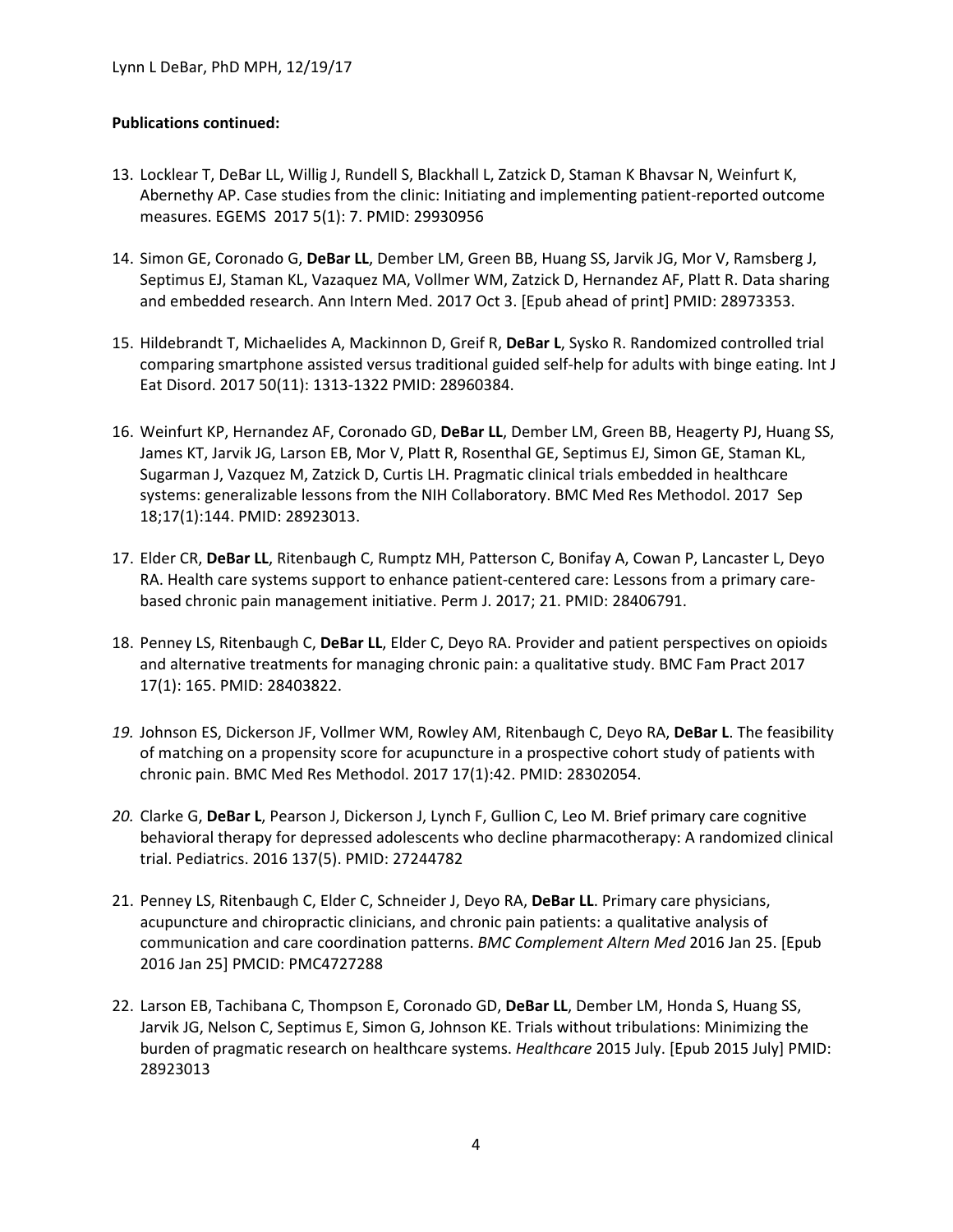- 23. Elder C, **DeBar LL**, Ritenbaugh C, Vollmer WM, Deyo R, Dickerson J, Kindler LL. Acupuncture and chiropractic care: utilization and electronic medical record capture. *Am J Manag Care* 2015 Jul 1;21(7):e414-21. PMID: 26295269
- 24. Raebel MA, Newcomer SR, Bayliss EA, Boudreau D, **Debar LL**, Elliott TE, Ahmed AT, Pawloski PA, Fisher D, Toh S, Donahoo WT. Chronic opioid use emerging after bariatric surgery. *Pharmacoepidemiol Drug Saf* 2014 Dec;23(12):1247-57. [Epub 2014 Apr 14] PMID: 24733580
- 25. Bussing R, Narwaney KJ, Winterstein A, Newton DA, **DeBar LL**, Boscarino JA, Toh S, Pawloski P, Nordin JD, Herrinton LJ, Mason D, Daley MF. Pharmacotherapy for incident attentiondeficit/hyperactivity disorder: Practice patterns and quality metrics. *Curr Med Res Opin* 2014 Aug;30(8):1687-99. [Epub 2014 Apr 7] PMID: 24635013
- 26. Jago R, Drews KL, Otvos JD, Foster GD, Marcus MD, Buse JB, Mietus-Snyder M, Willi SM; **HEALTHY Study Group**. Effect of relative weight group change on nuclear magnetic resonance spectroscopy derived lipoprotein particle size and concentrations among adolescents. *J Pediatr* 2014 May;164(5):1091-1098.e3. [Epub 2014 Feb 5] PMCID: PMC3992168
- 27. Daley MF, Newton DA, **DeBar LL**, Newcomer SR, Pieper L, Boscarino JA, Toh S, Pawloski P, Nordin JD, Nakasato C, Herrinton LJ, Bussing R. Accuracy of electronic health record- derived data for the identification of incident Attention-Deficit/Hyperactivity Disorder (ADHD). *J Atten Disord* 2014 Feb 7. [Epub 2014 Feb 7] PMID: 24510475
- 28. Beardslee WR, Brent DA, Weersing VR, Clarke GN, Porta G, Hollon SD, Gladston TR, Gallop R, Lynch FL, Iyengar S, **DeBar LL**, Garber J. Prevention of depression in at-risk adolescents: Longer-term effects. *JAMA Psychiatry* 2013 Nov;70(11):1161-70. [Epub 2013 Sep 4] PMCID: PMC3978119
- 29. Raebel MA, Newcomer SR, Reifler LM, Boudreau D, Elliott TE, **DeBar LL**, Ahmed A, Pawloski PA, Fisher D, Donahoo WT, Bayliss EA. Chronic use of opioid medications before and after bariatric surgery. *JAMA* 2013 Oct 2;310(13):1369-1376.
- 30. Lindberg NM, Stevens VJ, Elder C, Funk K, **DeBar LL**. Use of alternative medicine for weight loss among Mexican-American women. *Journal of Immigrant and Minority Health* 2013 Oct;15(5):982- 985. [Epub 2012 Jul 7] PMCID: PMC3604092
- 31. Raebel M, Newcomer S, Boudreau D, Elliott T, **DeBar LL,** Ahmed A, Bayliss E. PS3-54: Effect of bariatric surgery on chronic use of opioid medications. *Clin Med Res* 2013 Sep;11(3):175. PMCID: PMC3788554
- 32. Mietus-Snyder M, Drews KL, Otvos JD, Willi SM, Foster GD, Jago R, Buse JB; **HEALTHY Study Group**. Low-density lipoprotein cholesterol versus particle number in middle school children. *J Pediatr* 2013 Aug ;163(2):355-62 [Epub 2013 Feb 14] PMCID: PMC3659184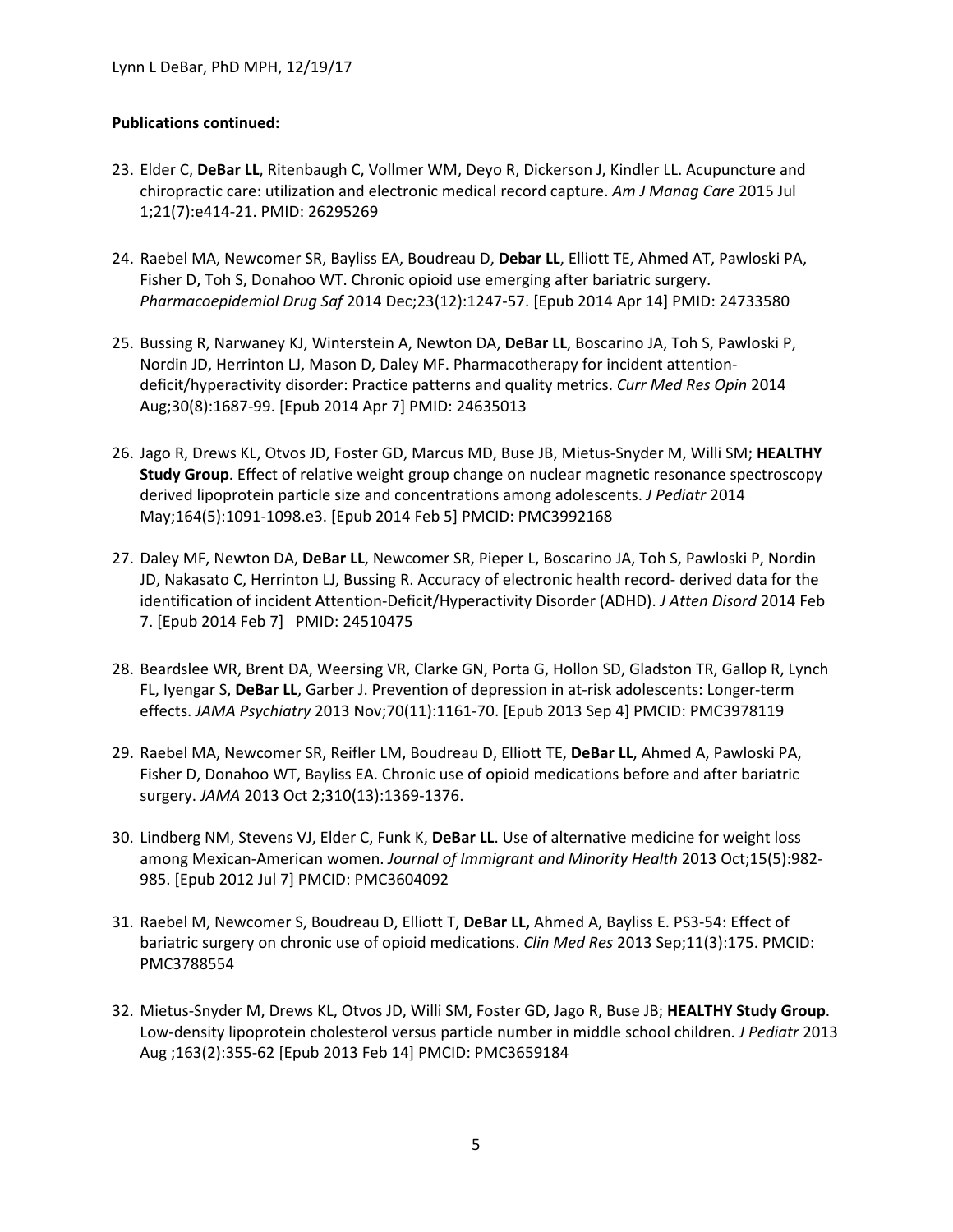- 33. Schneider M, **DeBar LL**, Calingo A, Hall W, Hindes K, Sleigh A, Thompson D, Volpe SL, Zeveloff A, Pham T, Steckler A. The effect of a communications campaign on middle school students' nutrition and physical activity: Results of the HEALTHY study. *J Health Commun* 2013 Jun;18(6):649-67. [Epub 2013 Feb 14] PMCID: PMC3669645
- 34. **DeBar LL,** Wilson GT, Yarborough BJ, Burns B, Oyler B, Hildebrandt T, Clarke GN, Dickerson J, Striegel RH. Cognitive behavioral treatment for recurrent binge eating in adolescent girls: A pilot trial. *Cogn Behav Pract* 2013 May 1;20(2):147-161. PMCID: PMC3640565
- **35.** Yarborough BJ, **DeBar LL**, Firemark A, Leung S, Clarke G, Wilson GT. Tailoring cognitive behavioral treatment for binge eating in adolescent girls. *Cogn Behav Pract* 2013 May;20(2):162-170. NIHMS401260
- 36. Elder C, **DeBar L**, Funk K, Vollmer W, Lindberg N, Ritenbaugh C, Meltesen G, Gallison C, Stevens V. Adherence to and satisfaction with the self-acupressure intervention in the LIFE Weight Loss Maintenance Study. *Medical Acupuncture* February 2013; 25(1):43-47. NIHMS416068
- 37. Mietus-Snyder M, Drews KL, Otvos JD, Willi SM, Foster GD, Jago R, Buse JB; **HEALTHY Study Group**. Low-density lipoprotein cholesterol versus particle number in middle school children. *J Pediatr* 2013 Aug;163(2):355-62 [Epub 2013 Feb 14] PMCID: PMC3659184
- 38. **DeBar LL**, Wilson GT, Yarborough BJ, Burns B, Oyler B, Hilderbrandt T, Clarke GN, Dickerson J, Striegel RH. Cognitive behavioral treatment for recurrent binge eating in adolescent girls: A pilot trial. *Cogn Behav Pract* 2013 May 1;20(2):147-161. PMCID: PMC3640565
- 39. Schneider M, **DeBar L**, Calingo A, Hall W, Hindes K, Sleigh A, Thompson D, Volpe SL, Zeveloff A, Pham T, Steckler A. The effect of a communications campaign on middle school students' nutrition and physical activity: results of the HEALTHY study. *J Health Commun* 2013;18(6):649-67. [Epub 2013 Feb 14]. PMCID: PMC3669645
- 40. **DeBar LL**, Kindler L, Keefe FJ, Green CA, Smith DH, Deyo RA, Ames K, Feldstein A. A primary carebased interdisciplinary team approach to the treatment of chronic pain utilizing a pragmatic clinical trials framework. *Transl Behav Med* 2012 Dec 1;2(4):523-30 [Epub 2012 Aug 20]. PMCID: PMC3578318
- 41. Yarborough BJ, **DeBar LL**, Wu P, Pearson J, Stevens VJ. Responding to pediatric providers' perceived barriers to adolescent weight management. *Clin Pediatr* 2012 Nov;51(11):1063-70 [Epub 2012 Sept 10]. PMCID: PMC3628808
- 42. Elder CR, Gullion CM, **DeBar LL**, Funk KL, Lindberg NM, Ritenbaugh C, Meltesen G, Gallison C Stevens VJ. Randomized trial of Tapas Acupressure Technique for weight loss maintenance. *BMC Complement Altern Med* 2012 Mar 15; 12(1):19. PMCID: PMC3375195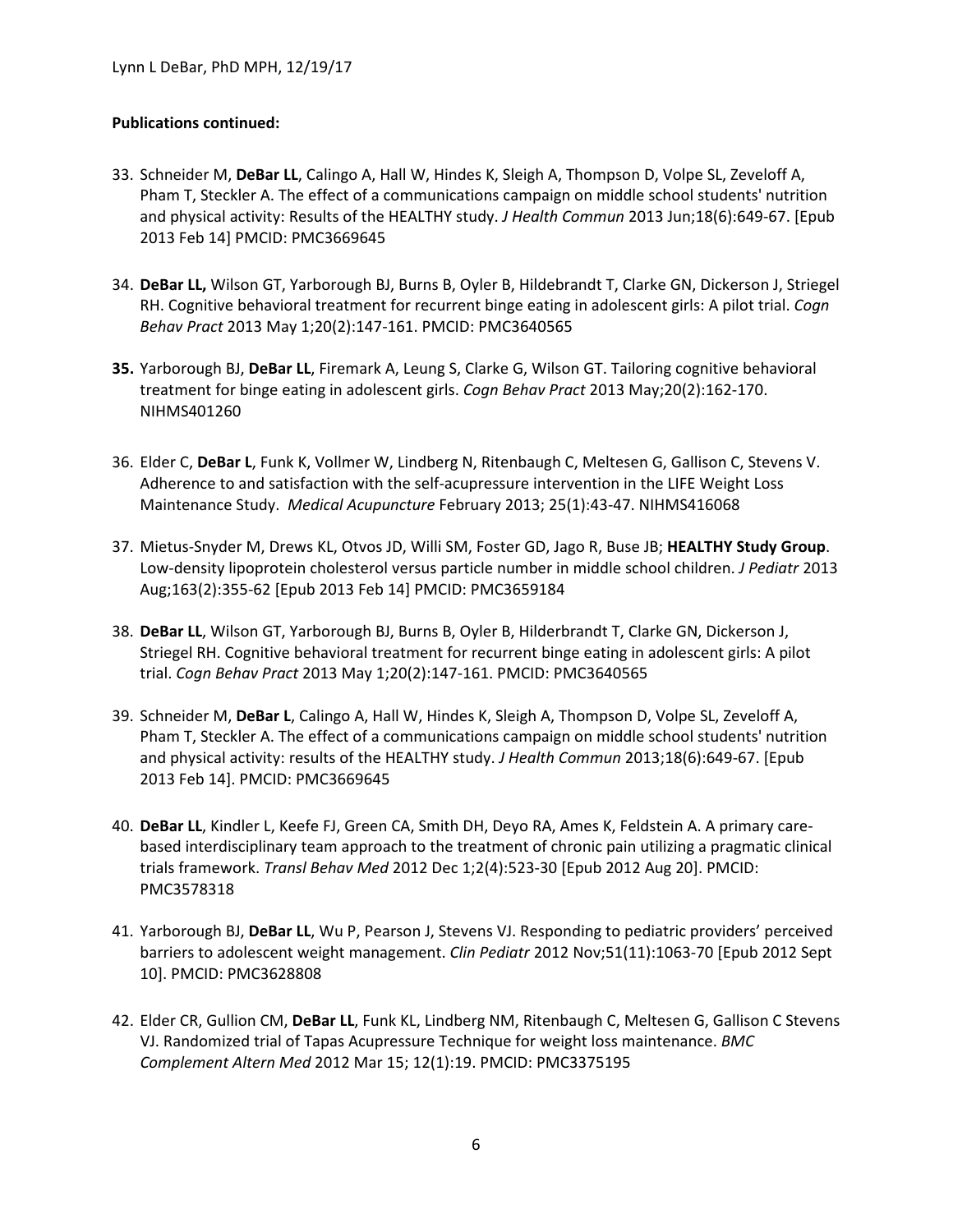- 43. **DeBar LL**, Stevens VJ, Yarborough BJ, Perrin N, Dickerson J, Pearson J, Wu P, Lynch F. A primary care-based multi-component lifestyle intervention for overweight adolescent females. *Pediatrics* 2012 Mar; 129(3):e611-20. [Epub 2012 Feb 13] PMCID: PMC3289521
- 44. Funk K, Elder C, Lindberg N, Gullion C, **DeBar L**, Meltesen G, Stevens V. Comparison of characteristics and outcomes by initial study contact (website versus staff) for participants enrolled in a weight-management study. *ClinTrials* 2012 Apr; 9(2):226-31. [Epub 2012 Jan 24] PMCID: PMC3489157
- 45. Clarke G, Dickerson J, Gullion CM, **DeBar LL**. Trends in youth antidepressant dispensing and refill limits, 2000 through 2009. *J Child Adolesc Psychopharmacol* 2012 Feb; 22(1):11-20. [Epub 2012 Jan 17] PMID: 22251026
- 46. Mobley CC, Stadler DD, Staten MA, El Ghormli L, Gillis B, Hartstein J, Siega-Riz AM, Virus A, **HEALTHY Study Group**. Effect of nutrition changes on foods selected by students in a middle school-based diabetes prevention intervention program: the HEALTHY experience. *J Sch Health* 2012 Feb;82(2):82-90.
- 47. Elder CR, Gullion CM, Funk KL, **DeBar LL**, Lindberg NM, Stevens VJ. Impact of sleep, screen time, depression, and stress on weight change in the intensive weight loss phase of the LIFE study. *Int J Obes (Lond)* 2012 Jan;36(1):86-92. [Epub 2011 Mar 29] PMCID: PMC3136584
- 48. **DeBar L**, Elder C, Ritenbaugh C, Aickin A, Deyo R, Meenan RT, Dickerson J, Webster JA, Yarborough BJ. Acupuncture and chiropractic care for chronic pain in an integrated health plan: A mixed methods study. *BMC Complement Altern Med* 2011 Nov 25;11:118. PMCID: PMC3256110
- 49. **DeBar LL**, Schneider M, Drews KL, Ford EG, Stadler DD, Moe EL, White M, Hernandez AE, Solomon S, Jessup A, Venditti EM. Student public commitment in a school-based diabetes prevention. *BMC Public Health* 2011 Sep 20;11(1):711. PMCID: PMC3189889
- 50. Dickerson JF, **DeBar L**, Perrin NA, Lynch F, Wilson GT, Rosselli F, Kraemer HC, Striegel-Moore RH. Health-service use in women with binge eating disorders. *Int J Eat Disord* 2011 Sep;44(6):524-30. [Epub 2010 Oct 26] NIHMS475996
- 51. Harvey K, Rosselli F, Wilson GT, **DeBar LL**, Striegel-Moore RH. Eating patterns in patients with spectrum binge-eating disorder. *Int J Eat Disord* 2011 Jul;44(5):447-51. [Epub 2010 May 7] PMCID: PMC3113648
- 52. **DeBar L**, Striegel-Moore Rm, Wilson GT, Perrin N, Yarborough BJ, Dickerson J, Lynch FL, Rosselli F, Kraemer HC. Guided self-help treatment for recurrent binge eating: Replication and extension. *Psychiatr Serv* 2011 Apr;62(4):367-73. NIHMS549242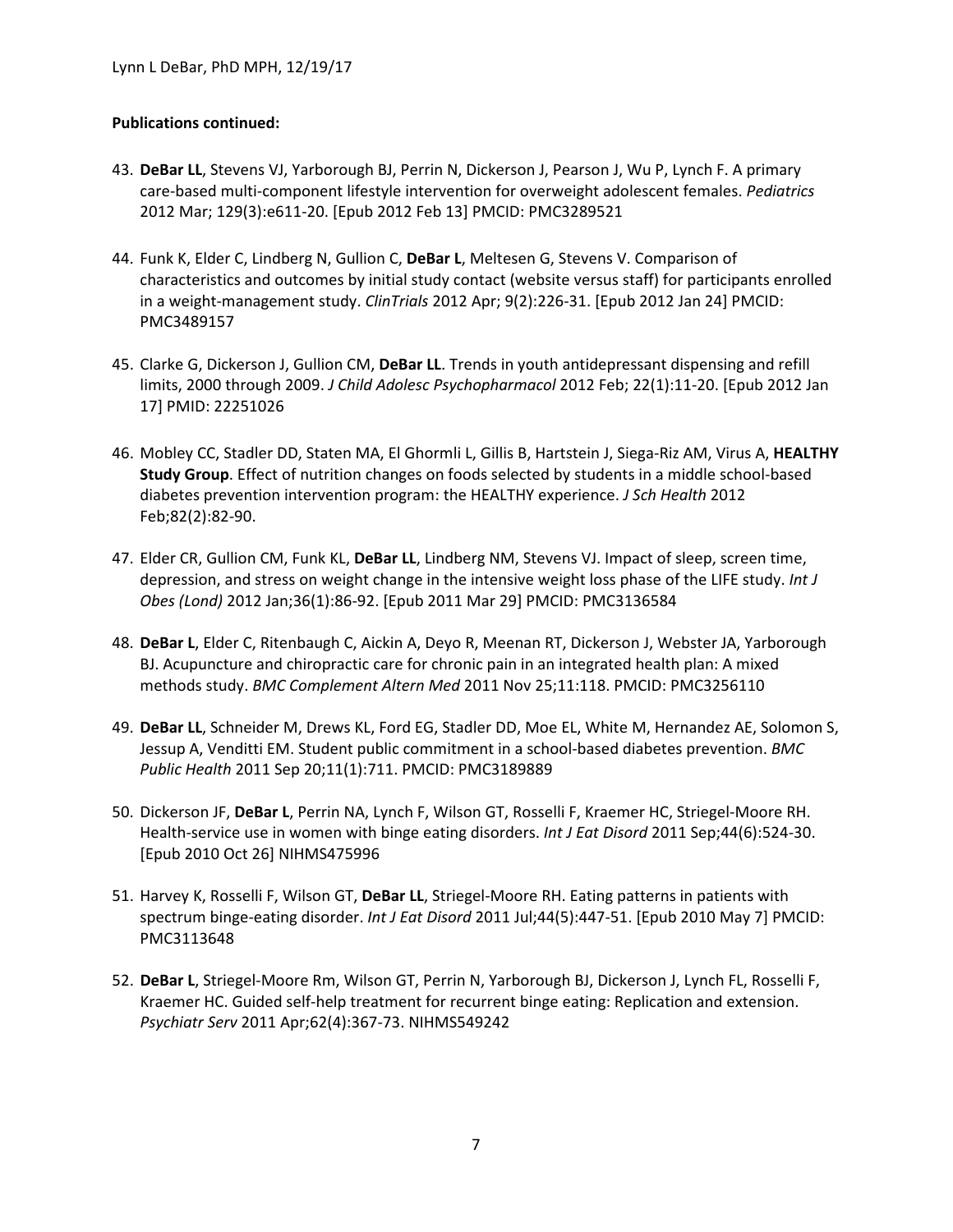- 53. Vitiello B, Emslie G, Clarke G, Wagner KD, Asarnow JR, Keller M, Birmaher B, Ryan N, Kennard B, Mayes T, **DeBar LL**, Lynch F, Dickerson J, Strober M, Suddath R, McCracken J, Spirito A, Onorato M, Zelazny J, Porta G, Iyengar S, Brent D. Long-term outcome of adolescent depression initially resistant to selective serotonin reuptake inhibitor treatment: a follow-up study of the TORDIA sample. *J Clin Psychiatry* 2011 Mar;72(3):388-96. PMCID: PMC3070064
- 54. Lynch FL, Dickerson JF, Clarke G, Vitiello B, Porta G, Wagner KD, Emslie G, Asarnow JR, Keller M, Birmaher B, Ryan ND, Kenard B, Mayes T, **DeBar L**, McCracken JT, Strober M, Suddath R, Spirito A, Onorato M, Zelazny J, Iyengar S, Brent D. Incremental cost-effectiveness of combined therapy versus medication only for youth with SSRI resistant depression: Findings from the TORDIA trial. *Arch Gen Psychiatry* 2011 Mar;68(3):253-62. PMCID: PMC3679348
- 55. Siega-Riz AM, El Ghormli L, Mobley CC, Gillis B, Stadler D, Hartstein J, Volpe SL, Virus A, Bridgman J; **HEALTHY Study Group**. The effects of the HEALTHY study intervention on middle school student dietary intakes. *Int J Behav Nutr Phys Act* 2011 Feb 4;8:7.
- 56. Marcus MD, Baranowski T, **DeBar LL**, Edelstein S, Kaufman FR, Schneider M, Siega-Riz AM, Staten MA, Virus A: HEALTHY Study Group. Severe obesity and selected risk factors in a sixth grade multiracial cohort: The HEALTHY study. *J Adolesc Health* 2010 Dec; 47(6):604-7. [Epub 2010 Jun 29] PMCID: PMC2993008
- 57. Striegel-Moore RH, Rosselli F, Wilson GT, Perrin N, Harvey K, **DeBar L**. Nocturnal eating: Association with binge eating, obesity, and psychological distress*. Int J Eat Disord*. 2010 Sep;43(6):520-6 [Epub 2009 Aug 25] PMCID: PMC2891279
- 58. Foster GD, Linder B, Baranowski T, Cooper D, Goldberg L, Harrell JS, Kaufman F, Marcus MD, Trevino RP: **HEALTHY Study Group**. A school-based intervention for diabetes risk reduction. *N Engl J Med.*2010 Jul 29;363(5):443-53. [Epub 2010 Jun 27] PMCID: PMC2924187
- 59. Striegel-Moore R, Wilson GT, **DeBar L**, Perrin N, Lynch FL, Rosselli F, Kraemer HC. Cognitive behavioral guided self-help for the treatment of recurrent binge eating. *J Consult Clin Psychol* 2010 Jun; 78(3):312-21. PMCID: PMC2880824
- 60. Elder C, Gallison C, Lindberg N, **DeBar L**, Funk K, Ritenbaugh C, Stevens V. Randomized trial of Tapas acupressure for weight loss maintenance: Rationale and study design. *J Altern Complement Med* 2010 Jun; 16(6):683-90. PMCID: PMC2922972
- 61. Emslie GJ, Mayes T, Porta G, Viitello B, Clarke G, Wagner KD, Asarnow JR, Spirito A, Birmaher B, Ryan N, Kennard B, **DeBar L**, McCraken J, Strober M, Zelazny J, Keller M, Iyengar S, Brent D. Treatment of resistant depression in adolescents in (TORDIA): week 24 outcomes. *Am J Psychiatry* 2010 Jul; 167(7):782-91 [Epub 2010 May 17] PMCID: PMC3257891
- 62. Lynch FL, Striegel-Moore R, Dickerson J, Perrin N, **DeBar L**, Wilson GT, Kraemer HC. Costeffectiveness of guided self-help treatment for recurrent binge eating. *J Consult Clin Psychol* 2010 Jun; 78(3):322-33. PMCID: PMC2880825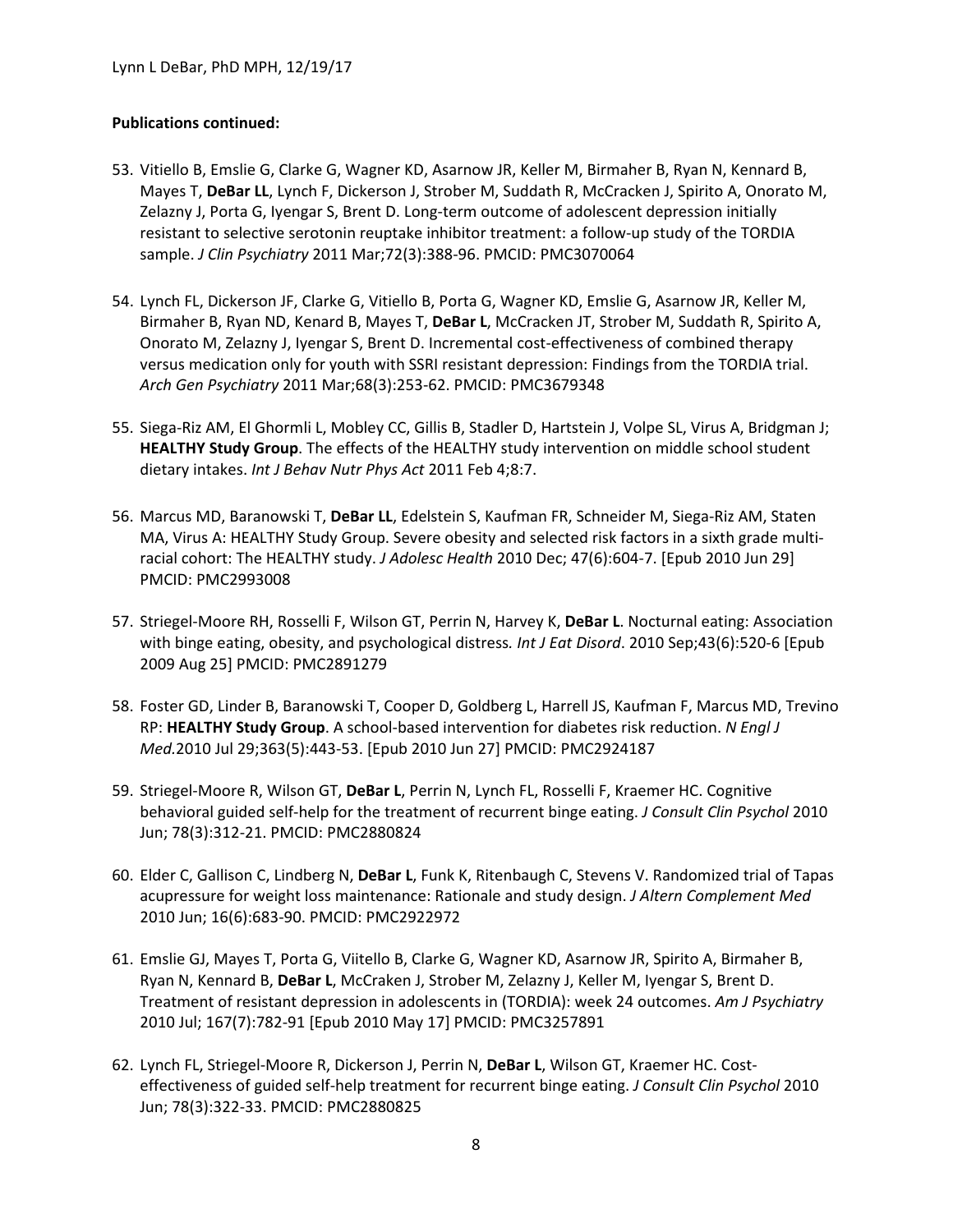- 63. Striegel-Moore RH, Perrin N, **DeBar L**, Wilson GT, Rosselli F, Kraemer HC. Screening for binge eating disorders using the Patient Health Questionnaire in a community sample. *Int J Eat Disord*. 2010 May;43(4):337-43 [Epub 2009 May 7] PMCID: PMC2851838
- 64. Brent D, Melhem N, Ferrell R, Emslie G, Wagner KD, Ryan N, Vitiello B, Birmaher B, Mayes T, Zelzny J, Onorato M, Devlin B, Clarke G, **DeBar L**, Keller M. Association of FKBP5 Polymorphisms with suicidal events in the Treatment of Resistant Depression in Adolescents (TORDIA) Study. *Am J*  Psychiatry 2010 Feb; 167(2):190-7. [Epub 2009 Dec 15] PMCID: PMC2887294
- 65. Brent DA, Emslie GJ, Clarke GN, Asarnow J, Spirito A, Ritz L, Vitiello B, Iyengar S, Birmaher B, Ryan ND, Zelazny J, Onorato M, Kennard B, Mayes TL, **DeBar LL**, McCracken JT, Strober M, Suddath R, Leonard H, Porta G, Keller MB. Predictors of spontaneous and systematically assessed suicidal adverse events in the treatment of SSRI-resistant depression in adolescents (TORDIA) study. *The American Journal Psychiatry* 2009 Apr;166(4):418-26. [Epub 2009 Feb 17] PMCID: PMC19665098
- 66. Hirst K, Baranowski T, **DeBar** L, Foster G, Kennel P, Kaufman F, Linder B, Schneider M, Venditti E, Yin Z, STOPP-T2D Prevention Study Group. HEALTHY Study design, methods, and rationale: Moderating risk of Type 2 diabetes in multi-ethnic middle school students. *Int J Obes* (Lond). 2009 Aug; 33 Supp 4:S4-20. PMCID: PMC2782907
- 67. Wilson GT, Perrin NA, Rosselli F, Striegel-Moore RH, **DeBar LL**, Kraemer HC. Beliefs about eating and eating disorders. *Eat Disord* 2009; 10(3):157-60. PubMed PMID: 19665098; NIHMS3318
- 68. **DeBar L**, Schneider M, Ford E, Hernandez AE, Showell B, Drews K, Moe EL, Gillis B, Jessup N, Stadler D, White M, HEALTHY Study Group. Social marketing-based communications to integrate and support the HEALTHY study intervention*. Int J Obes* 2009; 33(S4):S52-S59. PMCID: PMC2747750
- 69. Garber J, Clarke G, Weersing VR, Beardslee WR, Brent D, Gladstone T, **DeBar L**, Lynch F, D'Angelo E, Hollon SD, Shamseddeen W, Iyengar S. Prevention of depression in at-risk adolescents: A randomized controlled trial. *JAMA* 2009; 301(21):2215-24. PMCID: PMC2737625
- 70. **DeBar L**, Yarborough BJ, Striegel-Moore RH, Rosselli F, Perrin N, Wilson GT, Kramer H, Green R, Lynch FL. Recruitment for a guided self-help binge eating trial: Potential lessons for implementing programs in everyday practice settings. *Contemp Clin Trials* 2009; 30(4):326-33. PMCID: PMC2765399
- 71. Clarke GN, Kelleher CC, Hornbrook M, **DeBar L**, Dickerson J, Gullion C. Randomized effectiveness trial of an internet, pure self-help, cognitive behavioral intervention for depression in young adults. *Cogn Behav Ther* 2009;1-13. PMCID: PMC2829099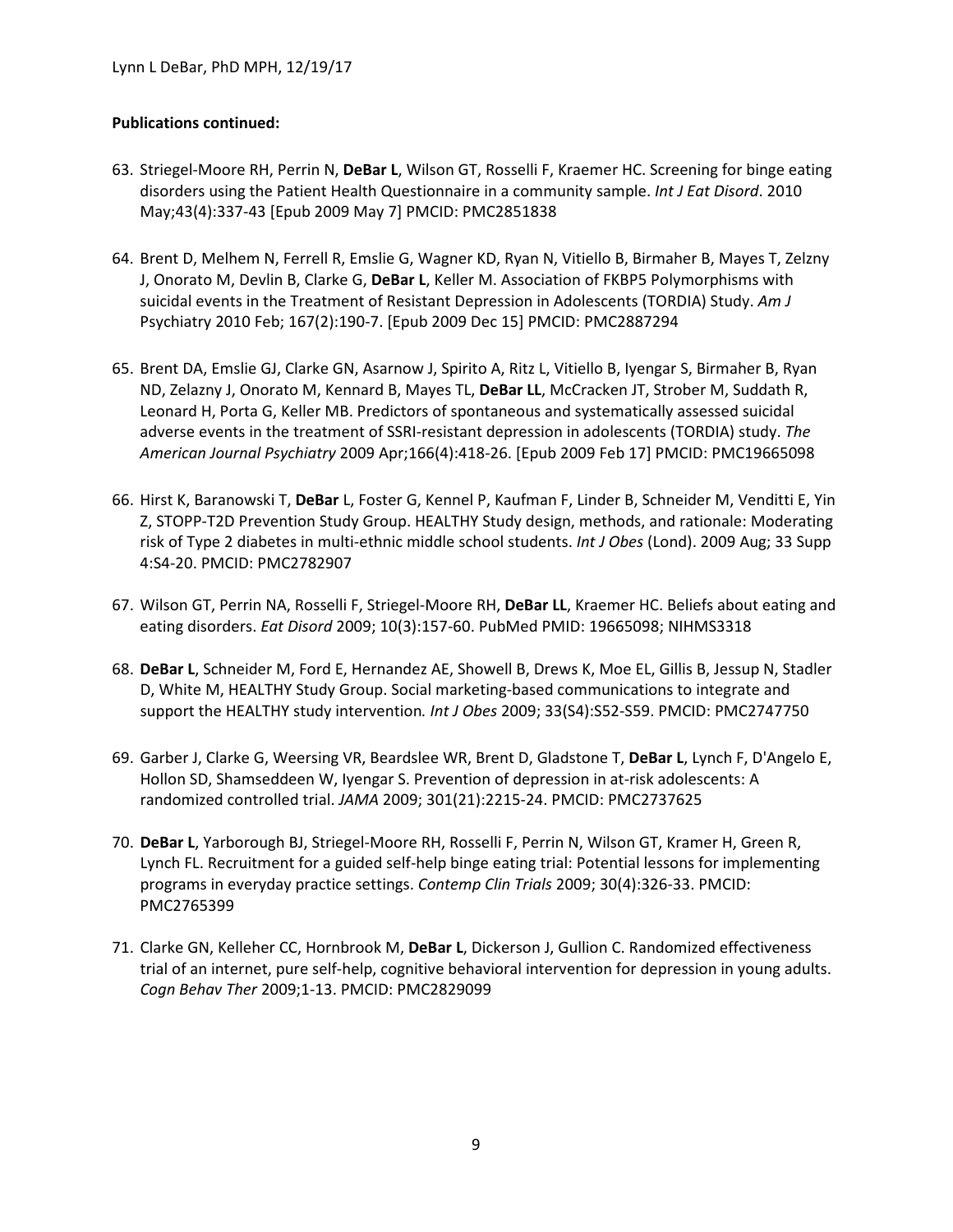- 72. Asarnow J, Emslie G, Clarke G, Wagner K, Spirito A, Vitiello B, Iyengar S, Shamseddeen W, Ritz L, Birmaher B, Ryan N, Kennard B, Mayes T, **DeBar L**, McCracken J, Strober M, Suddath R, Leonard H, Porta G, Keller M, Brent D. Treatment of SSRI-Resistent depression in adolescents: Predictors and moderators of treatment response. *J Am Acad Child Adolesc Psychiatry* 2009;48(3):330-9. PMCID: PMC2754157
- 73. **DeBar L**, Dickerson J, Clarke G, Stevens VJ, Ritenbaugh C, Aickin M. Using a website to build community and enhance outcomes in a group, multi-component intervention promoting healthy diet and exercise in adolescents. *J Pediatr Psychol* 2009;34(5):539-50. PMCID: PMC27722139
- 74. Striegel-Moore RH, Rosselli F, Perrin N, **DeBar L**, Wilson GT, May A, Kraemer HC. Gender difference in the prevalence of eating disorder symptoms. *Int J Eat Disord* 2009;42(5):471-4. PMCID: PMC2722139
- 75. Ritenbaugh C, Hammerschlag R, Calabrese C, Mist S, Aickin M, Sutherland E, Leben J, **DeBar LL**, Elder C, Dworkin SF. Pilot of a whole systems clinical trial of traditional Chinese medicine and naturopathic medicine for the treatment of temporomandibular disorders. *J Altern Complement Med* 2008;14(5):475-87. PMCID: PMC2756304
- 76. Brent D, Emslie G, Clarke G, Wagner K, Asarnow J, Keller M, Vitiello B, Ritz L, Iyengar S, Abebe K, Birmaher B, Ryan N, Kennard B, Hughes C, **DeBar L**, et al. Switching to another SSRI or to Venlafaxine with or without Cognitive Behavioral Therapy for adolescents with SSRI-Resistant Depression: The TORDIA Randomized Controlled Trial. *JAMA* 2008;299(8):901-13. PMCID: PMC2277341
- 77. Striegel-Moore RH, **DeBar L**, Wilson GT, Dickerson J, Rosselli F, Perrin N, Lynch F, Kraemer HC. Health services use in eating disorders. *Psychol Med* 2007;2:1-10. PMCID: PMC2965447
- 78. **DeBar L**, Ritenbaugh C, Aickin M, Orwoll E, Elliot D, Dickerson J, Vuckovic N, Stevens V, Moe E, Irving LM. YOUTH: A health-plan based lifestyle intervention increases bone mineral density in adolescent girls. *Arch Pediatr Adolesc Med* 2006;160(12):1269-76. PubMed PMID: 17146025.
- 79. Clarke G, Lynch F, Spofford M, **DeBar L**. Trends influencing future delivery of mental health services in large healthcare systems. *Clin Psychol* (New York) 2006;13(3):287-92.
- 80. Clarke GN, **DeBar LL**, Lynch F, Powell J, Gale J, O'Connor E, Ludman E, Bush T, Lin EHB, Von Korff M, Hertert S. A randomized effectiveness trial of brief cognitive-behavioral therapy for depressed adolescents receiving anti-depressant medication. *J Am Acad Child Adolesc Psychiatry* 2005;44(9):888-98.
- 81. Clarke G, Eubanks D, Reid E, Kelleher C, O'Connor E, **DeBar LL**, Lynch F, Nunley S, Gullion C. Overcoming Depression on the Internet (ODIN) (2): A randomized trial of a self-help depression skills program with reminders. *J Med Internet Res* 2005 Jun 21;7(2):e16. PMCID: PMCID1550641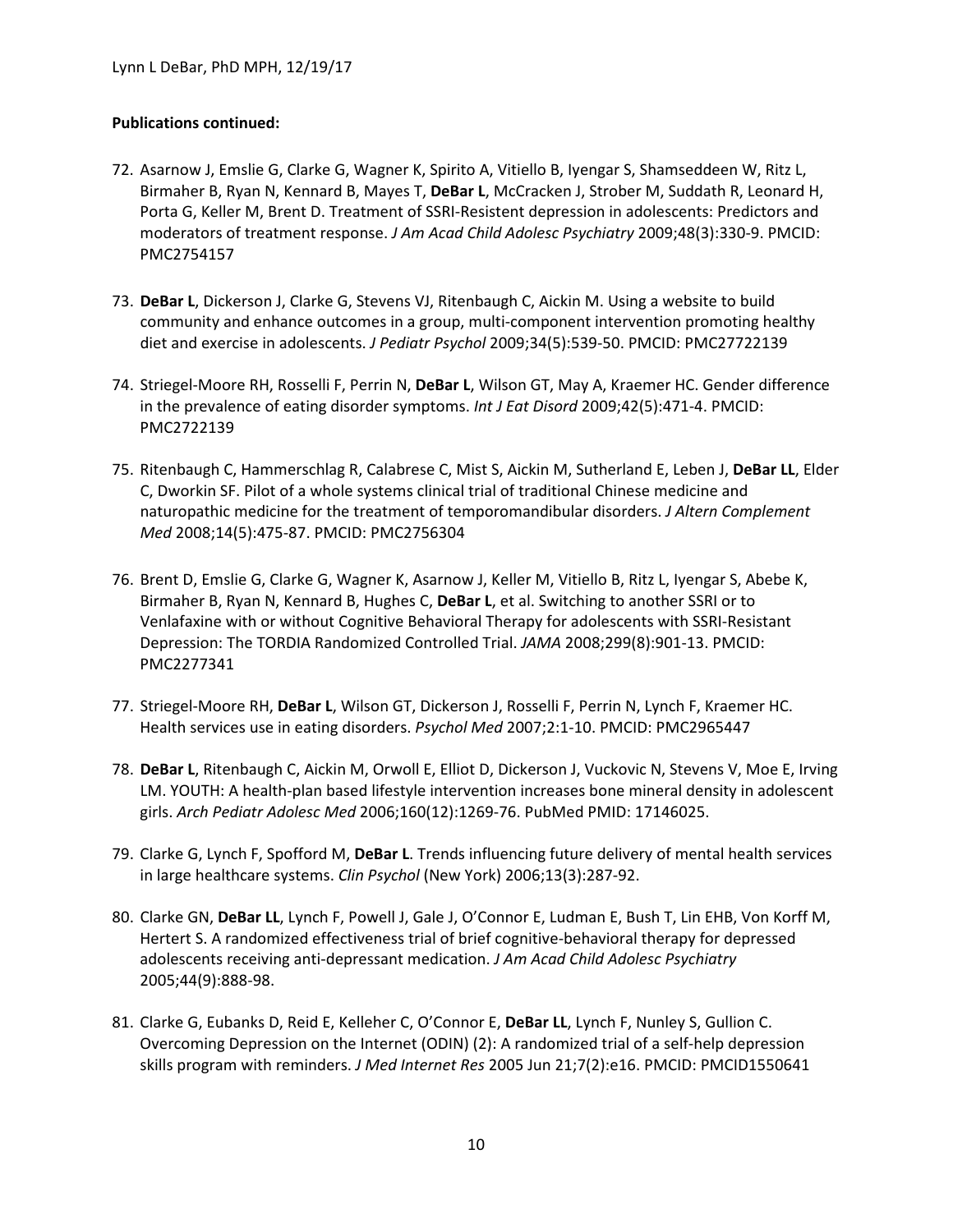- 82. **DeBar LL**, Ritenbaugh C, Vuckovic N, Stevens VJ, Aickin M, Ernst D, Elliot D, Moe E, Orwoll E, Irving LM. YOUTH: Decisions and challenges in designing an osteoporosis prevention intervention for teen girls. *Prev Med* 2004;39(5):1047-55. PubMed PMID: 15475040
- 83. **DeBar LL**, Lynch FL, Boles M. Healthcare use by children with attention deficit/hyperactivity disorder with and without psychiatric comorbidities. *J Behav Health Serv Res* 2004;31(3):312-23.
- 84. Clarke GN, **DeBar LL**, Lewinsohn PM. Cognitive behavioral group treatment for adolescent depression. In: Kazdin AE, Weisz JR, eds. *Evidence-based Psychotherapies for Children and Adolescents*. New York: Guilford Press, 2003, pp. 120-134.
- 85. Clarke G, **DeBar L**, Lynch F, Wisdom J. Issues in the prevention of depression in women: A commentary on Le, Muñoz, Ippen, and Stoddard. "Treatment is not enough: We must prevent major depression in women." *Prev Treat* 2003;6(12) [Epub 2003 Sept 15].
- 86. **DeBar LL**, Vuckovic N, Schneider J, Ritenbaugh C. Use of complementary and alternative medicine for temporomandibular disorders. *J Orofacial Pain* 2003;17(3):224-36. PubMed PMID: 14520768
- 87. Schneider J, Vuckovic N, **DeBar L**. Willingness to participate in complementary and alternative medicine clinical trials among patients with craniofacial disorders. *J Complement Altern Med* 2003;9(3):389-402. PubMed PMID: 12816627
- 88. **DeBar LL**, Lynch F, Powell J, Gale J. Use of psychotropic agents in preschool children: Associated diagnoses and health care services in a health maintenance organization. *Arch Pediatr Adol Med* 2003;157(2):150-7.
- 89. Clarke GN, Hornbrook MC, Lynch FL, Polen MR, Gale J, O'Connor E, Seeley JR, **DeBar LL**. Group cognitive behavioral treatment for depressed adolescent offspring of depressed parents in a HMO. *J Am Acad Child Adolesc Psy* 2002;41(3):305-13. PubMed PMID: 11886025
- 90. Clarke G, Reid E, Eubanks D, O'Connor E, **DeBar LL**, Kelleher C, Lynch F, Nunley S. ODIN: Overcoming Depression on the InterNet: A randomized trial of a world-wide web depression skills intervention program. *J Med Internet Res* 2002;4(3):e14. PubMed PMID: 12554545
- 91. Boles M, Lynch FL, **DeBar LL**. Variations in pharmacotherapy for ADHD in managed care. *J Child Adol Psychol* 2001;11(1):43-52.
- 92. **DeBar LL**, Clarke GN, O'Connor E, Nichols GA. Treated prevalence, incidence, and pharmacotherapy of child and adolescent mood disorders in an HMO. *Ment Health Serv Res* 2001;3(2):73-89. PubMed PMID: 12109840
- 93. **DeBar LL**, Clarke GN, O'Connor E, Nichols GA. Pharmacoepidemiology of child and adolescent mood disorders in an HMO. *J Child Adol Psychopharmacol* 2000;10(4):236.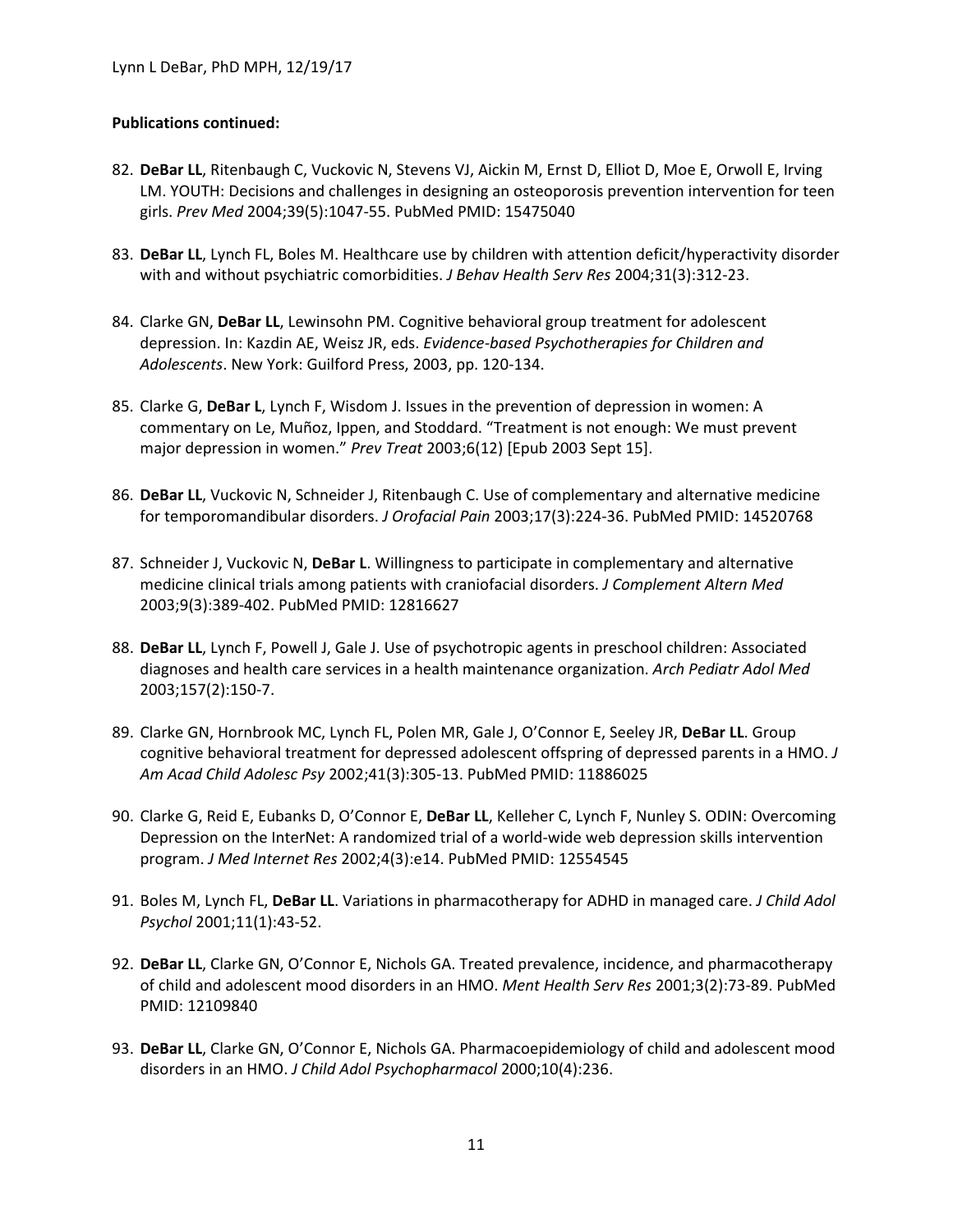- 94. Ford J, Fisher P, **Larson L**. Object relations as a predictor of treatment outcome with chronic post traumatic stress disorder. *J Consult Clin Psychol* 1997;65(4):547-59.
- 95. Moyer AE, Rodin J, Grilo CM, Cummings NJ, **Larson L**, Rebuffe-Scrive M. Stress-induced cortisol response and fat distribution in women. *Obes Res* 1994;2(3):255-62.
- 96. Sieber WJ, Rodin J, **Larson L**, Ortega S, Cummings N, Levy S, Whiteside T, Herberman R. Modulation of human natural killer cell activity by exposure to uncontrollable stress. *Brain Behav Immun* 1992;6(2):1-15.

#### Book Chapters

- 1. Clarke GN, **DeBar LL**. Group cognitive behavioral group treatment for adolescent depression. In: Kazdin AE, Weisz JR, eds. *Evidence-Based Psychotherapies for Children and Adolescents* (2nd Ed). New York: Guilford Press, 2009.
- 2. Rodin J, **Larson L**. Social factors and the ideal body shape. In: Brownell KP, Rodin J, Wilmore JH, eds. *Eating, Body Weight, and Performance in Athletes: Disorders of Modern Society*. Philadelphia: Lea Febiger, 1991.
- 3. Clarke G, **DeBar LL**, Yarborough BJ. Primary prevention of secondary depression: Indirect prevention of depression in girls by treating or preventing primary obesity or insomnia. (pp.235-274) In T. Strauman, J Garber (Eds), *Preventing Depression in Adolescent Girls*. Guilford Press. (2011)

#### **Research Support**

| Awarded / Ongoing Research Support                                                   |                                         |
|--------------------------------------------------------------------------------------|-----------------------------------------|
| Patient Centered Outcomes Research Institute<br>UOP-1609-36568                       | 11/17-10/20<br>\$5,699,370 (total cost) |
|                                                                                      |                                         |
| National Institute of Neurological Diseases and Stroke (UH3NS088731)<br>111120000721 | 09/12-02/18<br>$(7127756$ (total cost)  |

UH3NS088731 \$ 7,127,756 (total cost) *Collaborative Care for Chronic Pain in Primary Care (PPACT)* National Institute of Neurological Diseases and Stroke (UH3NS088731) 09/12–02/18 Role: Principal Investigator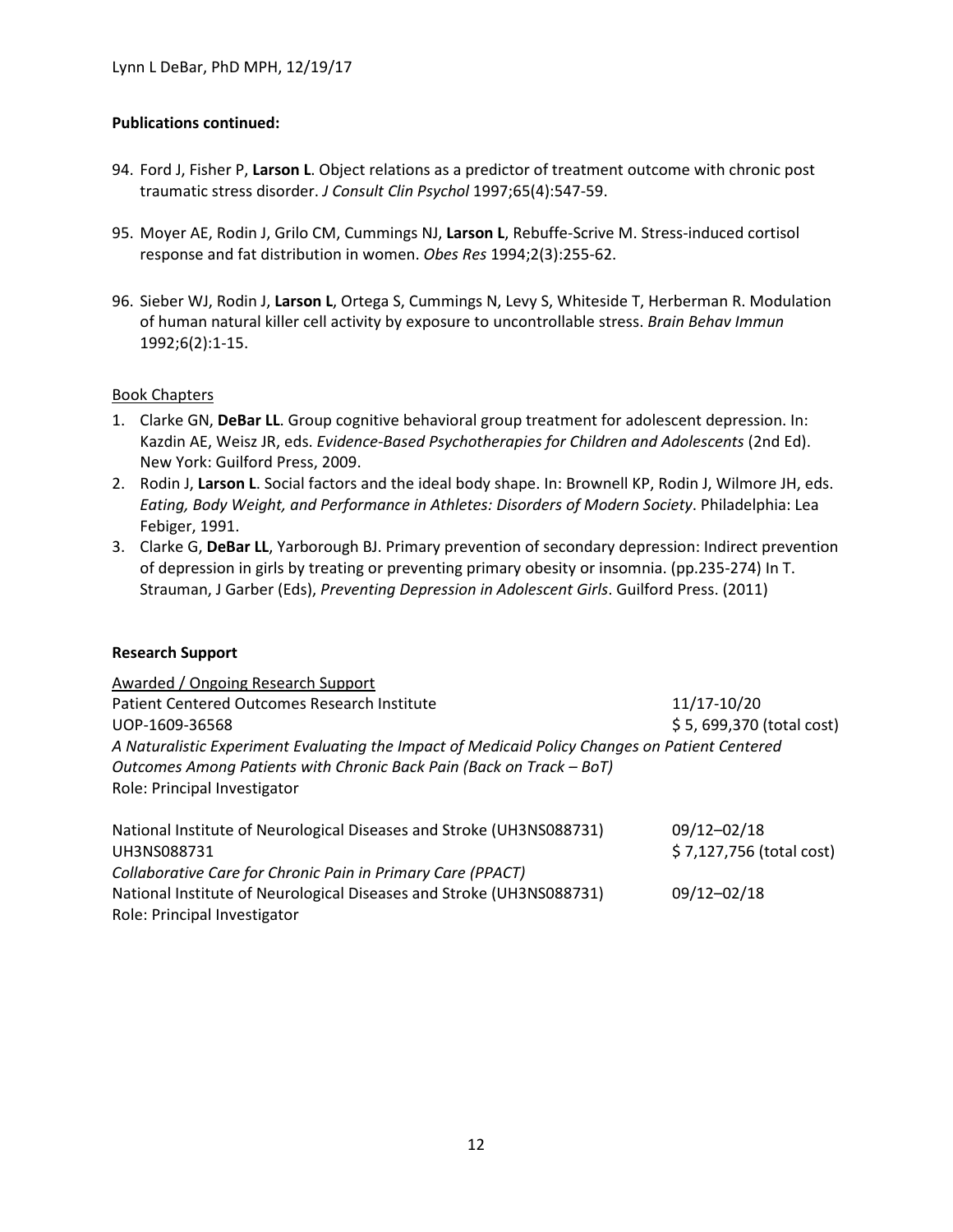## **Research Support (continued)**

Awarded / Ongoing Research Support (continued)

| National Institute of Neurological Diseases and Stroke (UH3NS088731)<br>UH3NS088731-S1<br>National Pain Strategy Implementation Supplement (PPACT-NPS)<br>Role: Principal Investigator                                                                                                                                               | 09/16-02/18<br>\$229,989 (total cost)   |
|--------------------------------------------------------------------------------------------------------------------------------------------------------------------------------------------------------------------------------------------------------------------------------------------------------------------------------------|-----------------------------------------|
| National Institute of Neurological Diseases and Stroke (UH3NS088731)<br>UH3NS088731-S2<br>Sleep Disturbances and Impact on Chronic Pain (PPACT-SLEEP)<br>Role: Principal Investigator                                                                                                                                                | 09/16-02/18<br>\$248,496 (total cost)   |
| National Institute of Drug Abuse (RO1DA042124)<br>Facilitating Lower Opioid Amounts through Tapering (FLOAT)<br>Role: Co-Investigator (PI: Smith)                                                                                                                                                                                    | 05/17-02/20<br>\$1,146,000 (total cost) |
| National Center for Complementary and Integrative Health (R34AT009538)<br>A Trauma-Informed Mindfulness Based Yoga Intervention for Juvenile<br>Justice Involved Youth (TIMBY)<br>Role: Co-Investigator (PI: Owen-Smith)                                                                                                             | 09/17-08/20<br>\$727,442 (total cost)   |
| National Center for Complementary and Integrative Health (UG3AT009765)<br>Implementation of a Pragmatic Trial of Whole Health Team vs. Primary Care<br>Group Education to Promote Non-Pharmacological Strategies to Improve Pain,<br>Functioning, and Quality of Life in Veterans (WHOLE HEALTH)<br>Role: Co-Investigator (PI: Seal) | 09/17-08/19<br>\$1,542,751 (total cost) |
| National Center for Complementary and Integrative Health (UG3AT009767)<br>Cooperative Pain Education and Self-management: Expanding Treatment for<br>Real-world Access (COPES ExTRA)<br>Role: Co-Investigator (PI: HEAPY)                                                                                                            | 09/17-08/19<br>\$4,936,170 (total cost) |
| Past Funding                                                                                                                                                                                                                                                                                                                         |                                         |
| National Center for Complementary and Integrative Health                                                                                                                                                                                                                                                                             | 09/10-08/16                             |

R01AT005896 \$ 3,357,100 (total cost) *Use of Chiropractic Care and Acupuncture for Chronic Pain Within an Integrated Health Plan (RELIEF)* Role: Principal Investigator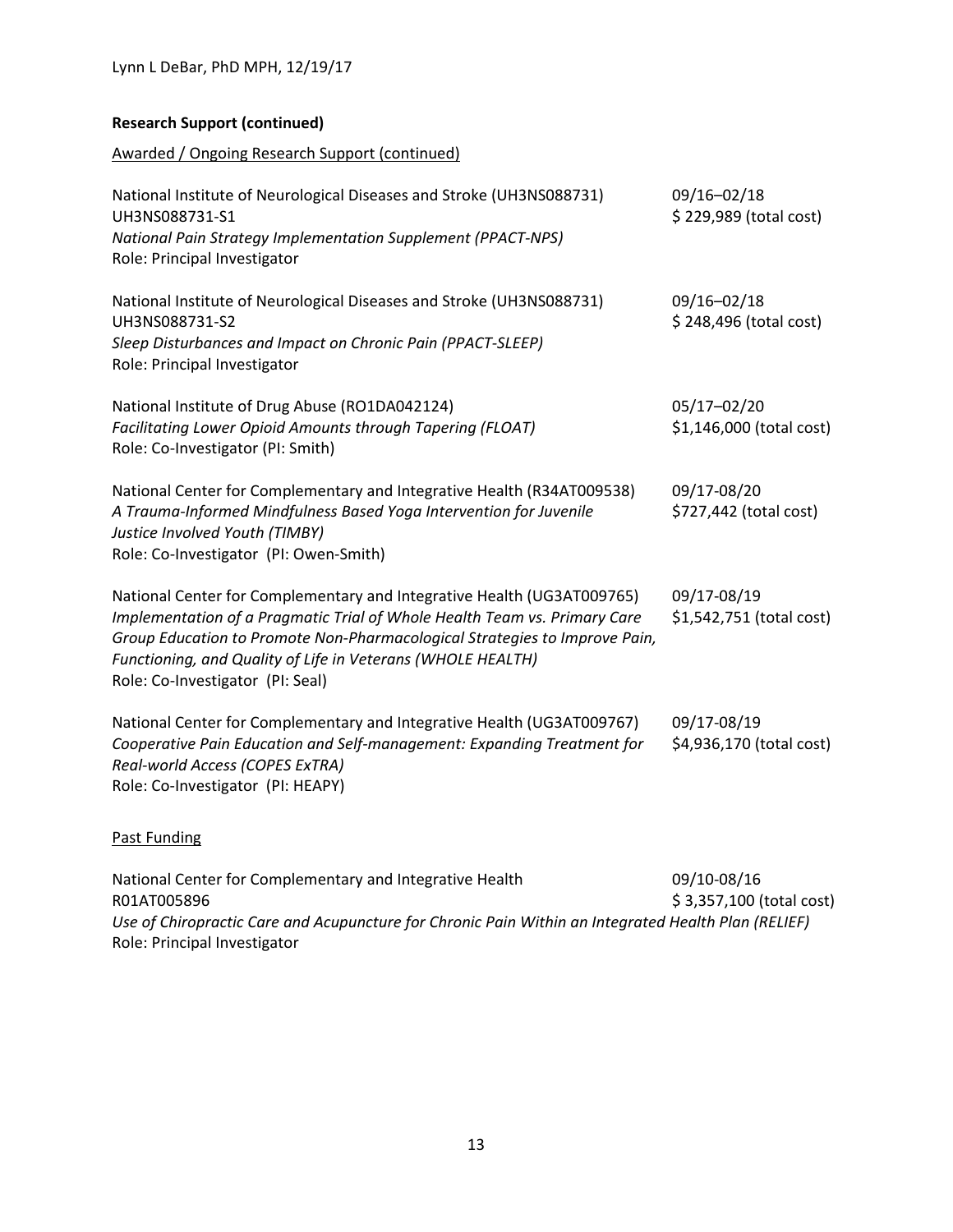# **Research Support (continued)**

Past Funding (continued)

| National Institute of Mental Health<br>R442MH096435<br>Noom Monitor for Binge Eating<br>Role: Principal Investigator                                                                                                | 09/15-08/17<br>$$1,325,388$ (total cost)                       |
|---------------------------------------------------------------------------------------------------------------------------------------------------------------------------------------------------------------------|----------------------------------------------------------------|
| Food and Drug Administration<br>HHSF223201400146C<br>Optimizing Use of Opioids Following Surgery (FLOOD - FDA Opioids and Surgery)<br>Role: Co-Investigator (PI: Smith)                                             | 09/14-09/16<br>\$489,987 (total cost)                          |
| Agency for Health Care Research and Quality<br>U19HS021107<br>The Center for Education and Research on Therapeutics (CERTs) Scientific Forum<br>Role: Co-Investigator (PI: Fortmann)                                | 11/14-08/16<br>\$890,000 (approximate<br>annual total<br>cost) |
| <b>Patient Centered Outcomes Research Institute</b><br>Pilot Project<br>Effects of a Patient Driven Assessment Process with Complex Pain Patients (PDAP)<br>Role: Principal Investigator                            | 06/12-12/15<br>\$609,032 (total cost)                          |
| National Center for Complementary and Integrative Health<br>R01AT005896S<br>Integrative Care for Chronic Musculoskeletal Pain in VA Hospitals and Clinics (RELIEF-supplement)<br>Role: Principal Investigator       | 09/11-08/12<br>\$84,390 (total cost)                           |
| Agency for Health Care Research and Quality<br>R01HS019912<br>Scalable PArtnering Network for CER: Across Lifespan, Conditions, and Settings (SPAN)<br>Role: Site Principal Investigator (PI: Daley)                | 09/10-09/13<br>\$922,533 (total<br>subcontract)                |
| National Institute of Mental Health<br>R01MH064541<br>Prevention of Depression (TEAMS) and Prevention of Depression: Impact on the Transition to Early<br>Adulthood (TEAMS 2)<br>Role: Co-Investigator (PI: Clarke) | 02/03-12/12<br>$$3,641,762$ (total cost)                       |
| National Institute of Mental Health<br>R01MH073918<br>Brief, Primary Care CBT for Unmedicated Depressed Youth (STAND)<br>Role: Co-Investigator (PI: Clarke)                                                         | 07/06-04/12<br>\$3,055,763 (total cost)                        |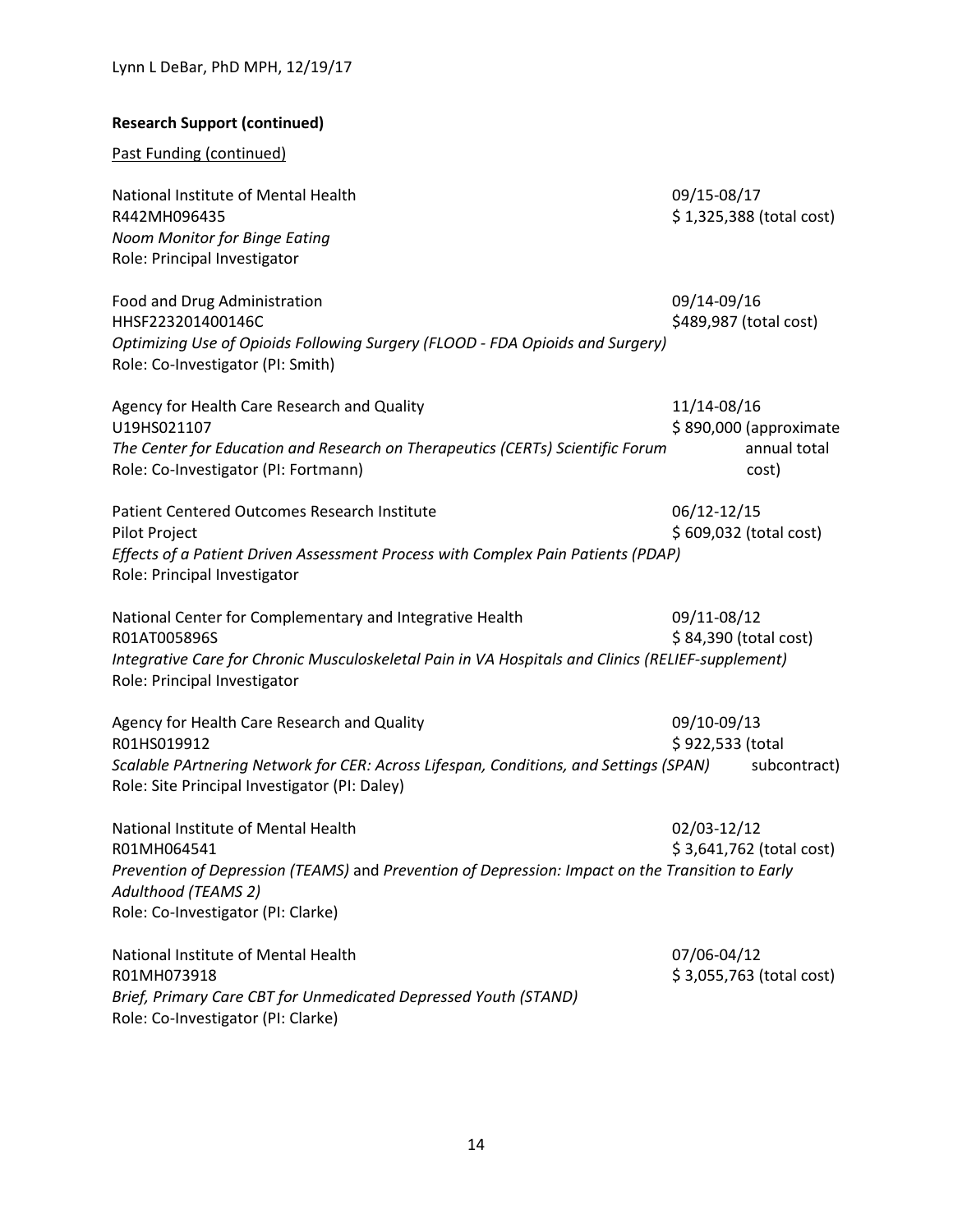# **Research Support (continued)**

| Past Funding (continued)                                                                                                                                           |                                         |
|--------------------------------------------------------------------------------------------------------------------------------------------------------------------|-----------------------------------------|
| National Center for Complementary and Alternative Medicine<br>R01AT003928                                                                                          | 09/07-02/12<br>\$2,348,876 (total cost) |
| Randomized Trial of Tapas Acupressure for Weight Loss Maintenance (LIFE)<br>Role: Co-Investigator (PI: Elder)                                                      |                                         |
| National Institute of Diabetes and Digestive and Kidney Diseases<br>U01DK061230<br><b>NIDDK</b>                                                                    | 03/04-02/11                             |
| Studies to Treat or Prevent Pediatric Type 2 Diabetes<br>Role: Co-Investigator, Chair of national social marketing working group (PI: Hirst)                       |                                         |
| National Institute of Mental Health<br>R34MH073796<br>Development of CBT Model for Adolescent Bulimia Nervosa (A-BEST)                                             | 04/06-01/10<br>\$711,000 (total cost)   |
| Role: Principal Investigator<br>National Institute of Child Health and Development<br>R01HD050931                                                                  | 08/05-08/10<br>\$3,145,589 (total cost) |
| Primary Care Treatment for Overweight Adolescent Females<br>Role: Co-PI (PI: Stevens)                                                                              |                                         |
| National Institute of Mental Health<br>R01MH066966<br>Effectiveness of Guided Self-Help for Binge Eating<br>Role: Site Principal Investigator (PI: Striegel-Moore) | 07/03-06/09<br>\$3,310,633 (total cost) |
| National Institute of Mental Health<br>R21MH064126<br>Naturalistic Pharmacotherapy for Youth Depression (LEAP)<br>Role: Principal Investigator                     | 04/03-03/05<br>\$316,000 (total cost)   |
| U01 MH61869 Clarke (PI)<br><b>NIMH</b><br>Treatment of SSRI-Resistant Depression in Adolescents (TORDIA)                                                           | 09/00-08/05                             |
| Role: Co-investigator<br>R01 MH64541-01A1 Clarke (PI)<br>NIH-NIMH<br>Prevention of Depression (POD/TEAM)<br>Role: Co- investigator                                 | 02/03-01/08                             |
| R01 HD37744 DeBar (PI)<br>NIH-NICHD<br>Lifestyle Change to Increase Bone Density in Teen Girls (YOUTH)<br>Role: Principal Investigator                             | 04/99-05/04                             |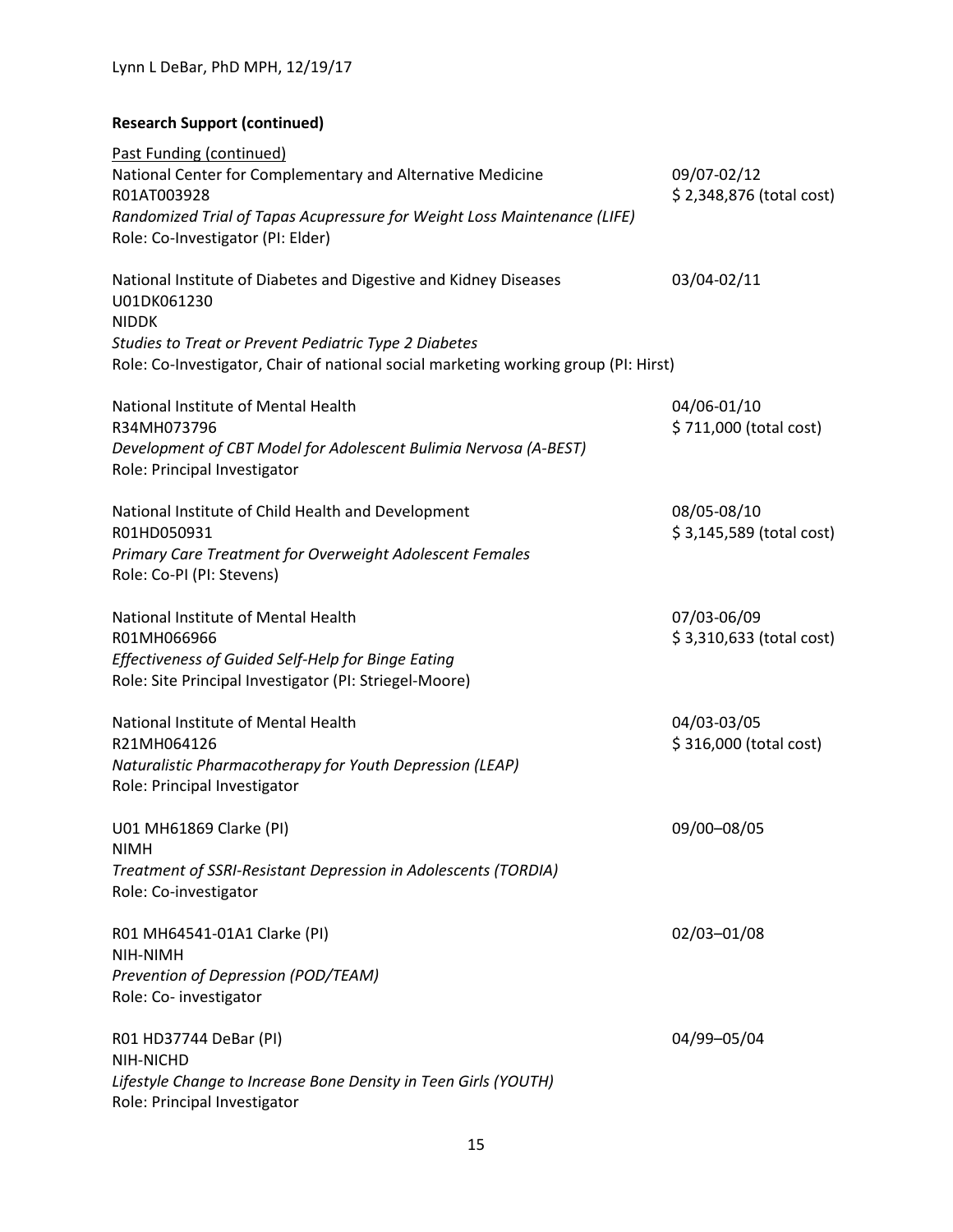### **Selected Invited Presentations and Symposia:**

#### Invited Presentations at Juried Conferences

**DeBar LL**. Embedded trials & health services research: What can we learn at ground zero of chronic pain treatment? Invited plenary presentation at 26<sup>th</sup> Annual Scientific Meeting of the American Pain Society, Pittsburgh, PA, May 2017.

**DeBar LL**. Grappling with chronic pain: What really matters to our patients and clinicians? Invited keynote address at American Chronic Pain Association Conference, Pittsburgh, PA, May 2017.

Boyd C, **DeBar L**, Smith S. PRO's in patients with multiple chronic conditions. Invited plenary session at the 24<sup>th</sup> Annual Conference of the International Society of Quality of Life Research, Philadelphia, PA, October 2017.

Goertz C, Cowley T, **DeBar L**, Krebs E, Zgierska A, Zerzan J. Addressing the opioid crisis by improving pain management. Invited special session at the PCORI Annual Meeting, Arlington, VA, November 2017.

#### Symposia and Panel Presentations at Juried Conferences

Meyers C, Gerson J, Hickam D, Boineau R, Ferguson R, **DeBar L**, Hegearty P. What Are We Learning From Pragmatic Clinical Trials? Design, Implementation & Analytic Strategies. Symposium at 39th Annual Meeting at the Society for Clinical Trials, Portland, OR, May 2018.

Meyers C, Mor V, **DeBar L**, Simon G, & Larson EB. Embedding Pragmatic Clinical Trials inn Health Care Systems: Trials & Tribulations. Symposiun at the annual Academy Health Meeting, Seattle, WA, June 2018.

Bobb J, Neill D, Meyer T, & DeBar L. Statistical Challenges in the Design of a Pragmatic Trial of Primary Care-based Treatment for Opioid Use Disorders. Symposium at 3rd Annual Seattle Symposium on Health Care Data Analytics, Seattle, WA, October 2018.

Weber W, Czajkowski S, **DeBar L**, Zatzick D. Integrating patient reported data into behavioral pragmatic trials: Challenges and solutions. Panel presentation and discussion at 38th Annual Meeting and Scientific Sessions of the Society for Behavioral Medicine, San Diego, CA, March 2017.

Krebs E, Dobscha S, **DeBar L**, Stephens K, Butler M, Sondoval B. Improving community-based treatment for chronic pain: The best antidote to reversing the opioid epidemic. Panel presentation and discussion at Emerging Practices on Collaborative Care Management of Chronic Pain. Seattle, WA, June 2017.

**DeBar LL**, Elder C, Ritenbaugh C, Patterson C, Cowan C. Randomized trial of a patient-centered assessment tool for improving chronic musculoskeletal pain management in primary care. Symposia at the International Back and Neck Pain Research Forum. Oslo, Norway, September 2017.

#### Other Invited Presentations

DeBar L. Activating Patients and Promoting Lifestyle Approaches to Pain Management in Frontline Clinical Care: Lessons from Embedded Research in Integrated Health Plans and Community Health